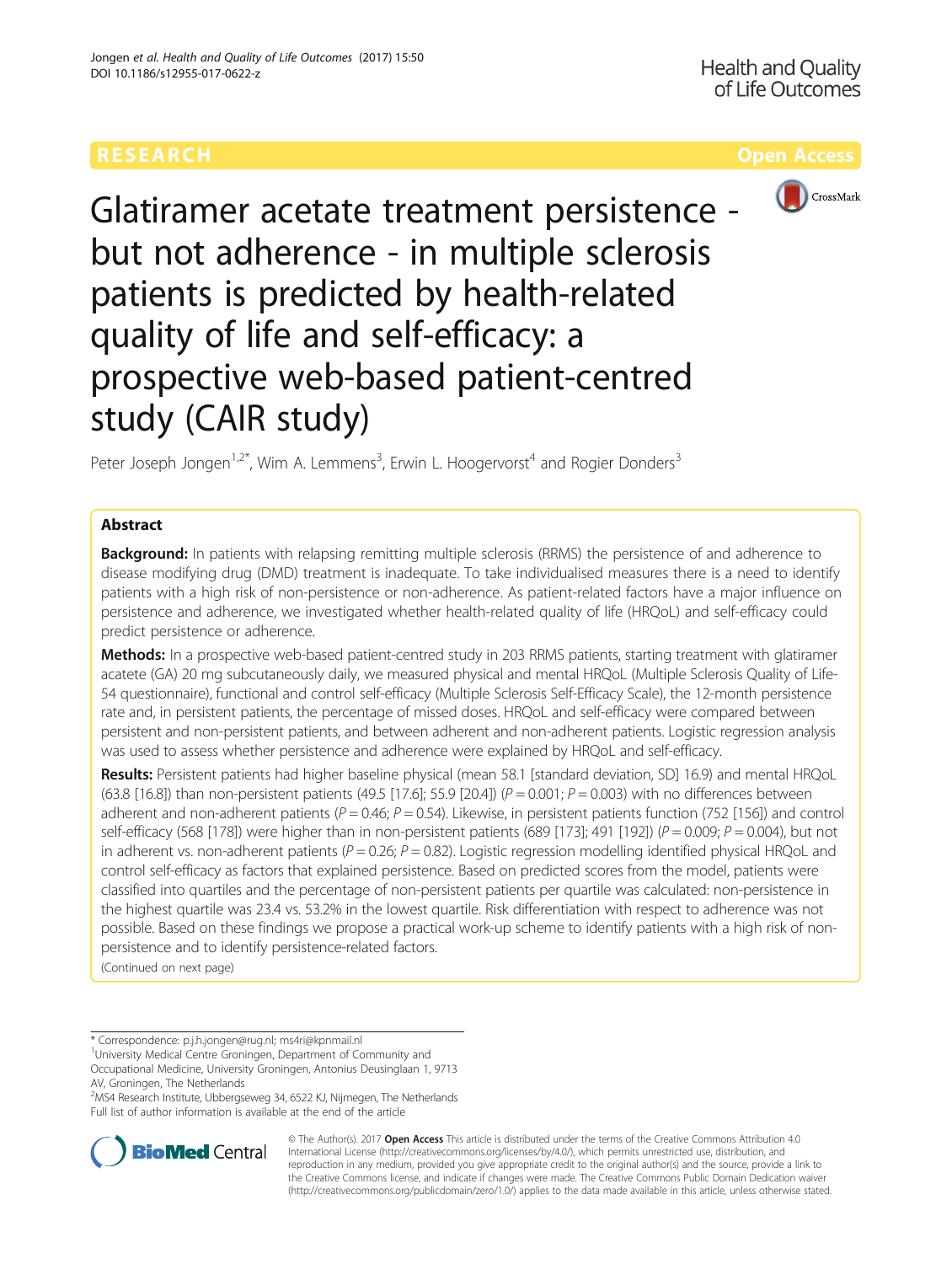## (Continued from previous page)

Conclusions: Findings suggest that pre-treatment physical HRQoL and control self-efficacy may identify RRMS patients with a high risk of early discontinuation of injectable DMD treatment. Targeting of high-risk patients may enable the efficient use of persistence-promoting measures.

Trial Registration: Nederlands Trial Register code: [NTR2432.](http://www.trialregister.nl/trialreg/admin/rctview.asp?TC=2432)

Keywords: Multiple sclerosis, Relapsing remitting, Persistence, Adherence, Self-efficacy, Quality of life, Health-related quality of life, Glatiramer acetate, Disease modifying treatment

## Background

In patients with relapsing remitting multiple sclerosis (RRMS) treatment with disease modifying drugs (DMDs) is associated with a decrease in the frequency and severity of relapses [\[1\]](#page-7-0), and a delayed conversion to secondary progression [[2\]](#page-7-0). In general, high DMD exposure is associated with better clinical outcomes than low exposure [[3\]](#page-7-0), and a continued use is thought to provide the greatest long term benefit [\[4](#page-7-0), [5](#page-7-0)]. However, medication for chronic illness is only taken by  $50 - 60\%$  of the patients as prescribed [[6, 7](#page-7-0)]. Not taking medication as agreed upon includes two different patient behaviours: missing doses (non-adherence) and premature treatment discontinuation (non-persistence) [\[7](#page-7-0)]. According to a World Health Organization report five interacting dimensions affect adherence and persistence: social and economic factors, health care team and system-related factors, condition-related factors, therapy-related factors and patient-related factors. The latter factors represent the resources, knowledge, attitudes, beliefs, expectations and perceptions of the patient [\[7](#page-7-0)].

Health-related quality of life (HRQoL) is a multidimensional concept that focuses on the impact health status has on physical, mental, emotional and social dimensions of quality of life [\[8](#page-7-0)]. As an overall measure from a patient's perspective, HRQoL measures the disease impact on health dimensions that can not be evaluated using observer-based measures of physical disability [[9](#page-7-0)–[11\]](#page-7-0). In a web-based survey among MS patients, higher HRQoL was associated with better adherence to injectable DMD treatment [[12](#page-7-0)]. In a previous study of HRQoL in RRMS patients starting IM interferon-beta (INFb) we found that patients who discontinued treatment within 24 months had a lower physical or mental HRQoL at baseline than those who continued treatment [\[13](#page-7-0)]. Theoretically, as an overall patient-centerd concept, HRQoL may be thought to comprehensively reflect patient-related factors affecting persistence and adherence.

Self-efficacy is a psychological concept that refers to the degree in which a person is confident to complete tasks and reach goals in specific situations [\[14](#page-7-0)]. It is a core component in social cognitive theory, in which psychosocial functioning is determined by reciprocal interactions between personal factors, behaviour and the environment [\[15, 16\]](#page-7-0). In MS patients low self-efficacy has been associated with less psychological adjustment [[17\]](#page-7-0). Two retrospective studies in the U.S.A. among patients treated with glatiramer acetate (GA) 20 mg subcutaneously (sc) daily identified self-efficacy as predictor of persistence, along with hope and perception of support, whereas in a prospective study in GA-treated patients self-efficacy was significantly related to 3-month persistence [\[18](#page-7-0)–[20\]](#page-8-0).

Discontinuation of injectable DMD treatment in RRMS patients mostly occurs in the first 12 months [[21](#page-8-0)–[23](#page-8-0)]. After 6 months up to 27% may have discontinued treatment [[21](#page-8-0)], and after 14 months 43% of those initiating therapy reported to be non-persistent [\[22](#page-8-0)].

From a practical point of view it could be useful to neurologists and nurses to be able to identify those patients who are at high risk of early treatment discontinuation or missing doses. Although various patient-related factors have been found to be associated with nonpersistence or non-adherence, to our knowledge no study provided an algorithm that quantifies the risk of inadequate drug us in individual patients. In view of the study reports and considerations mentioned above we investigated in RRMS patients starting treatment with GA 20 mg sc daily, whether persistence and adherence were associated with HRQoL and self-efficacy, and whether eventual associations could result in the development of a predictive model for use in daily clinical practice [\[24](#page-8-0)]. So, we analyzed self-efficacy and HRQol in persistence vs. non-persistent, and in adherent vs. nonadherent patients, and used logistic regression modelling to predict persistence and adherence with HRQoL and self-efficacy as independent variables.

## Methods

## Study design

The present analysis is part of the CAIR study, an investigator-initiated, prospective, web-based, patientcentred, observational study in The Netherlands. The study's name is an acronym from the principal analytical method, main theme and study population: Correlative analysis of Adherence In Relapsing remitting MS (CAIR). The study duration was 12 months. Nederlands Trial Register code: NTR2432. GA 20 mg sc daily was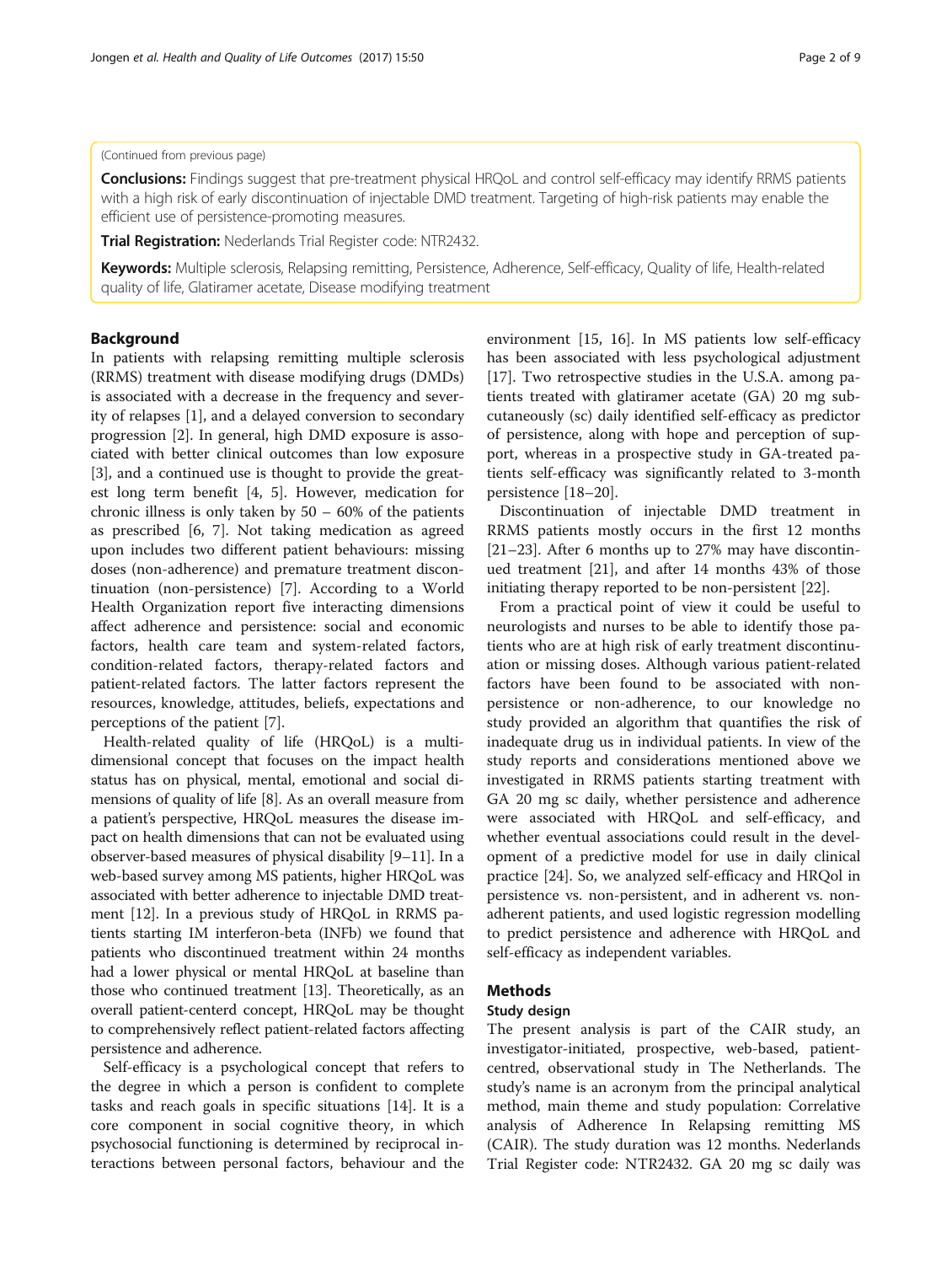prescribed by neurologists as per regular care, dispensed as a commercial drug by general pharmacies (Copaxone ®) and administered by the patient according to the instructions in the package leaflet.

The primary outcomes were the relationships between adherence and persistence, and the numbers of care sessions and the quantity of care per discipline. The secondary outcomes were the relationships between adherence and persistence, and patient characteristics, socio-economic situation, health care, caregivers, disease and treatment [[24\]](#page-8-0).

Patients were informed by neurologists, MS-nurses and specialised nurses who teach patients to self-inject, and via websites of patient organisations. Patients were also advised to visit the study website. For further information they could contact the study helpdesk by telephone or e-mail, or the coordinating investigator (PJJ) by e-mail. The recruitment period was from July 2009 to July 2011 and comprised two phases. First, in 2009 15 MS-specialized neurological practices with an MS-nurse were recruited as study sites. The practices were fairly distributed over the country. Since July 2009 they informed patients starting GA treatment of the possibility to participate in the study. Objectives and overall requirements were discussed with the patient. The study information was preceded by the decision to start GA treatment. When a patient decided to participate, the neurologist or the MS-nurse notified the study helpdesk and participation was started. Second, since February 2010 nurses who teach patients to self-inject GA briefly informed patients about the study. Patients interested in receiving further information were handed a postage paid card addressed to the study helpdesk. On receipt of the card the helpdesk contacted the patient by phone and provided information. Patients who, after being informed, were willing to participate either signed the informed consent form at their neurologist's or MS-nurse's office or, in case the neurologist was not yet involved in the study, confirmed the text of the informed consent by clicking on a specific page of the study website. In the latter case the coordinating investigator contacted the neurologist by phone or e-mail to introduce the study, and provided the study protocol with informed consent text. Within 2 weeks a second contact was established and the neurologist informed the coordinating investigator on his/her decision to participate or not. If the neurologist participated he/she and the MSnurse were contacted by the helpdesk and the practice was activated as study site. A negative decision by the neurologist did not interfere with the patient's participation, as the study was patient-centred and the primary research question could be answered by patient-derived data only.

The inclusion criteria were 1) indication for GA treatment, 2) being relapse free and having stable symptoms for at least 30 days, 3) willing and able to comply with the protocol for the duration of the study, and 4) having given written informed consent. The exclusion criteria were 1) contra-indication to GA as defined in the Summary of Product Characteristics text, 2) hypersensitivity to GA or mannitol, 3) worsening of symptoms suggestive of a relapse, 4) pregnancy or lactation, and 5) the time interval between the first GA injection and baseline assessment was more than 4 weeks.

#### Technical aspects

The study was a modular application on the Curavista e-health platform, built on an Oracle database with JAVA-scripting, XML-applets and AJAX protocols. Data processing was 256-bits encrypted with VPN-tunnelling. The databases were physically and software secured in a dedicated data centre in The Netherlands. The database of the study was compliant with EU-regulations on data storage and activation for medical purposes. There were four separated databases: one with personal identifiers (name, address, identification number), one with study records (answers to the questions, identification number), one with the social security number, and one with the key. Only after login the data were presented as a whole on the screen (encrypted key).

### Data acquisition

Data were acquired via a special study website. Patients logged in with a code provided by the study help desk and chose a username and password. Online they went through web pages containing the electronic case record forms (eCRFs). The questions and questionnaires related to missed doses, discontinuation, adverse events, medication, relapses, self-efficacy, HRQoL and other adherence- or persistence-related factors [[24](#page-8-0)].

Patients were informed by email that an assessment was due and that the corresponding forms had been made available for completion. eCRFs were to be completed within one week. Completion could take as many sessions as needed, as answers were saved automatically. After confirmation by the patient the eCRF was automatically sent to the study centre. Incomplete eCRFs were returned. In case an eCRF was not completed within one week, the help desk reminded the patient by telephone.

## Outcome measures

HRQoL was assessed via the Multiple Sclerosis Quality of Life 54-Items (MSQoL-54) questionnaire [[25\]](#page-8-0). The MSQoL-54 is a psychometrically validated, MS-specific, multi-dimensional inventory of patient-centered health status, and consists of the Short Form 36-Item health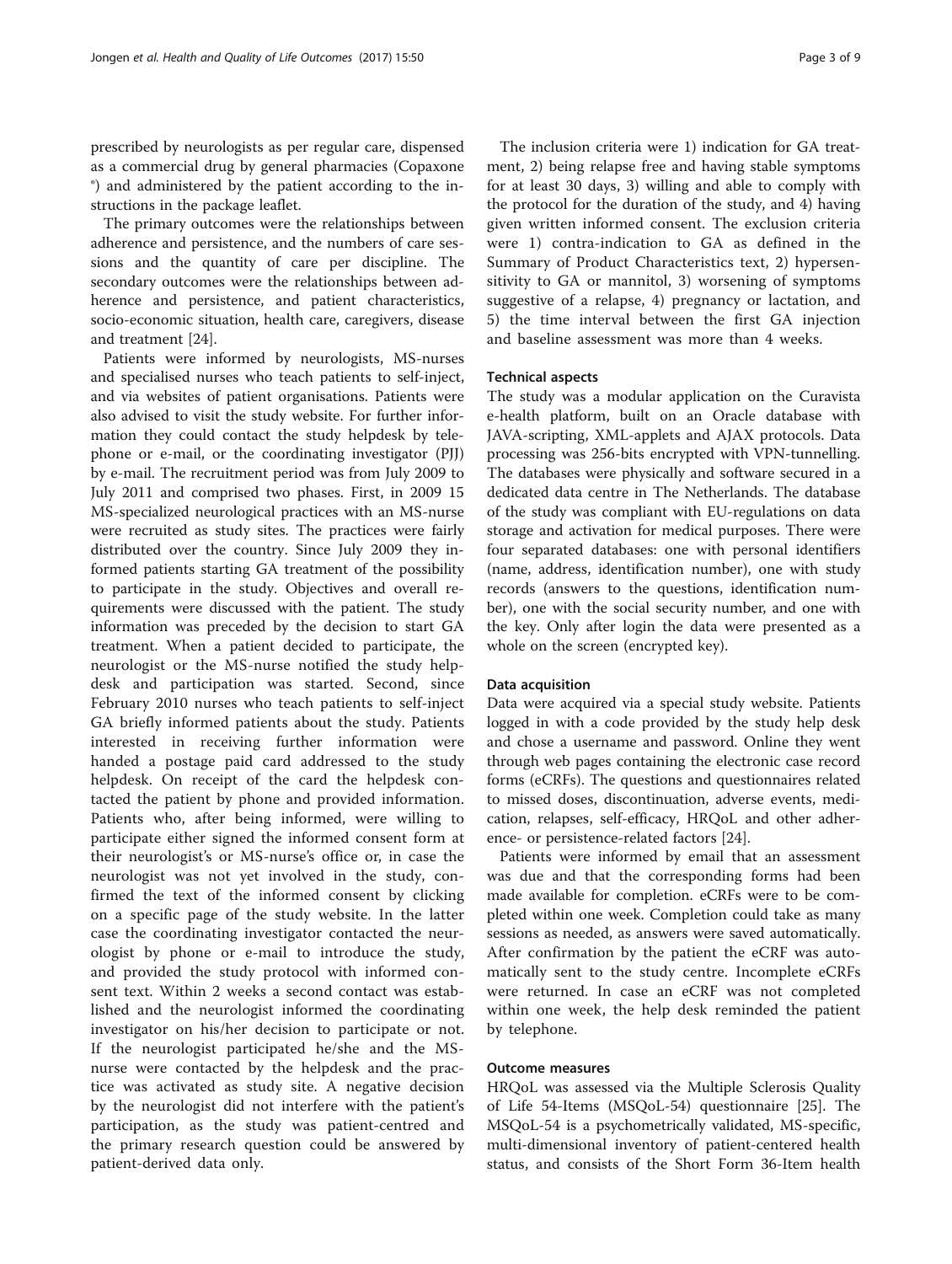survey as a generic core measure, supplemented with 18 questions on items relevant to persons with MS in the areas of health distress, sexual function, satisfaction with sexual function, overall quality of life, cognitive function, energy, pain and social function [[25](#page-8-0)]. The MSQoL-54 contains 52 items distributed into 12 scales, and two single items. A physical and a mental dimension underlie the MSQoL-54: the Physical and Mental domains [\[25](#page-8-0)]. Scores for each domain range from 0 to 100, where higher values indicate better HRQoL.

Self-efficacy was assessed by means of the Multiple Sclerosis Self-Efficacy Scale (MSSES). The MSSES is an 18-item, psychometrically validated, self-report questionnaire for the assessment of self-efficacy in patients with MS [\[26\]](#page-8-0). The MSSES consists of two 9-item subscales of Function and Control. Each item is scored on a Likertlike scale form 10 (very uncertain) to 100 (very certain) and addition of the respective item scores yields the MSSES Function score and the MSSES Control score, both ranging from 90 (minimum) to 900 (maximum). The MSSES Function subscale measures confidence with functional abilities, whereas the MSSES Control subscale measures confidence with managing symptoms and coping with the demands of the illness [[26\]](#page-8-0). The completion of the HRQoL and self-efficacy questionnaires took about 20 to 30 min.

The number of missed GA doses in the preceding 14 days and eventual GA discontinuation, whichever was applicable, were recorded by patients. The completion of the questionnaire about missed GA doses (adherence) and treatment (dis) continuation (persistence) took less than 5 min.

#### Assessment schedule

The MSQoL-54 and MSSES questionnaires were completed at baseline. Adherence and persistence were assessed at six predefined and six random time points, the latter being also unknown to neurologists and MSnurses; thus, adherence and persistence were assessed at 4, 10, 12, 16, 20, 26, 32, 34, 38, 44, 48 and 52 weeks.

### Statistical analyses

In a previous CAIR study report on the relationship between persistence and adherence, and the quantity of care received from multiple disciplines, we found that 95% injected doses was the preferred cut-off point for adherence. For, the application in persistent patients of 15, 10, 5 and 1% missed doses as cut-off points resulted in 85, 90, 95 and 99% adherence rates in 99.19, 92.74 84.68 and 47.58% of the patients, respectively; to maximize our chances to find statistically significant and clinically relevant differences between adherent and non-adherent patients we chose 95% adherence as the cut-off point for non-adherence.

The mean, standard deviation (SD), minimum and maximum values of the baseline MSQoL-54 Physical, MSQoL-54 Mental, MSSES Function and MSSES Control scores were calculated in non-persistent, persistent, persistent non-adherent, and persistent adherent patients. Differences between non-persistent and persistent patients, and between persistent non-adherent and persistent adherent patients were tested by means of Student's t-test using 0.05 as level of significance.

To assess the extent to which persistence and adherence could be explained by the MSQoL-54 Physical, MSQoL-54 Mental, MSSES Function and MSSES Control scores at baseline, we performed a stepwise logistic regression analysis with forward selection using one or more of the variables. The order of entering the variables into the model was determined by the  $P$  values of the correlation with the outcome variable.

## Results

## Patients, persistence and adherence

Two-hundred-and-three patients were included in the study, three of which did not complete a single questionnaire [\[24](#page-8-0)]. Of the resulting 200 analyzable patients, the female-to-male ratio was 3.65:1, the mean age 39.7 years (SD 9.8, minimum 19, maximum 62), and the mean disease duration  $(N = 107)$  4.5 years (SD 5.0, minimum 0, maximum 18) [[24](#page-8-0)]. One-hundred-and-twenty-four (62%) patients were treatment persistent as they continued GA injections throughout the 12-month study period. In the persistent group 105 (84.7%) patients were 95% adherent. Treatment persistence was not related to sex  $(X^2 =$ 0.89,  $P = 0.35$ ) nor to age (T-test = -0.52,  $P = 0.60$ ), neither was treatment adherence related to sex ( $X^2 = 0.04$ ,  $P = 0.84$ ) or to age (T-test = -0.50,  $P = 0.60$ ).

## MSQoL-54 and MSSES scores

The mean, SD, minimum and maximum values of the MSQoL-54 Physical and Mental scores at baseline in non-persistent, persistent, persistent non-adherent, and persistent adherent patients are presented in Table [1](#page-4-0). The persistent group had higher MSQoL-54 Physical scores than the non-persistent group ( $T$ -test =  $-3.34$ ,  $P =$ 0.001), whereas between the non-adherent and adherent persistent patient groups the MSQoL-54 Physical scores did not differ (T-test =  $-0.73$ ,  $P = 0.46$ ). Similarly, the MSQoL-54 Mental scores were higher in persistent than in non-persistent patients  $(T-test =$  $-2.96$ ,  $P = 0.003$ ), but there was no difference between persistent non-adherent and persistent adherent patients (*T*-test =  $-0.62$ , *P* = 0.54).

The mean, SD, minimum and maximum values of the MSSES Function and Control scores at baseline in nonpersistent, persistent, persistent non-adherent, and persistent adherent patients are presented in Table [2](#page-4-0).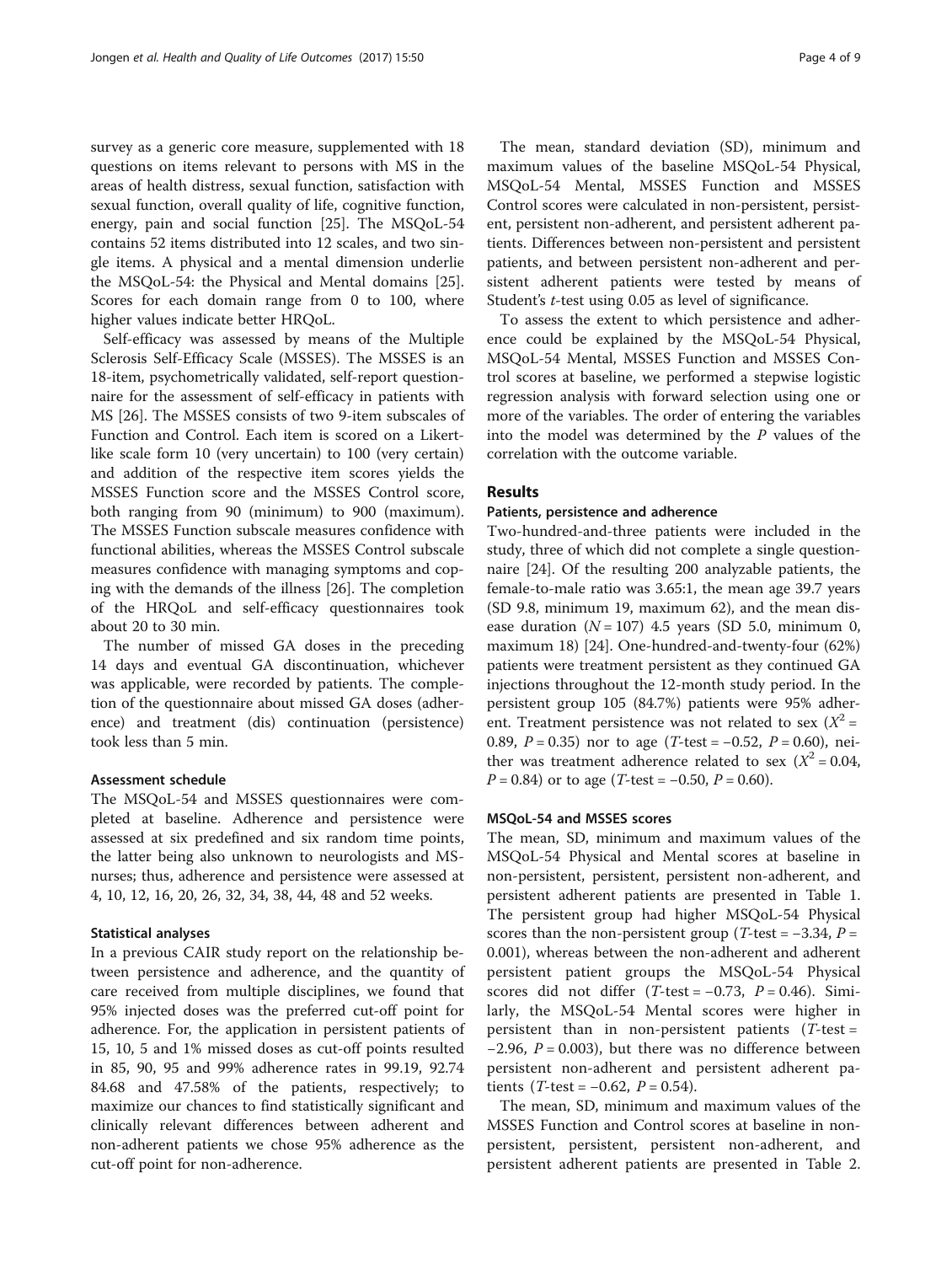|                            |                                  |                                      | MSQoL-54 Physical                    |                                   |
|----------------------------|----------------------------------|--------------------------------------|--------------------------------------|-----------------------------------|
|                            | Non-persistent ( $n = 70$ )      | Persistent ( $n = 119$ )             | Persistent non-adherent ( $n = 18$ ) | Persistent adherent ( $n = 101$ ) |
| Mean (SD)<br>(min.-max.)   | 49.5 (17.6)*<br>$(13.0 - 91.5)$  | 58.1 $(16.9)^*$<br>$(21.3 - 94.8)$   | 55.5 (15.2)<br>$(29.6 - 79.4)$       | 58.6 (17.2)<br>$(21.3 - 94.8)$    |
|                            |                                  |                                      | MSOoL-54 Mental                      |                                   |
|                            | Non-persistent ( $n = 74$ )      | Persistent ( $n = 123$ )             | Persistent non-adherent ( $n = 19$ ) | Persistent adherent ( $n = 104$ ) |
| Mean (SD)<br>$(min$ -max.) | 55.9 $(20.4)^{#}$<br>(21.2-94.4) | 63.8 $(16.8)^{#}$<br>$(19.8 - 90.6)$ | 61.7(14.9)<br>$(33.5 - 83.4)$        | 64.2 (17.2)<br>$(19.8 - 90.6)$    |

<span id="page-4-0"></span>Table 1 MSQoL-54 Physical and Mental scores in non-persistent, persistent, persistent non-adherent, and persistent adherent patients at baseline

MSQoL-54, Multiple Sclerosis Quality of Life-54, min. minimum; max. maximum

 $*P = 0.001;$   $*P = 0.003$ 

The persistent group had higher MSSES Control scores than the non-persistent group ( $T$ -test = -2.89,  $P = 0.0042$ ). Between the persistent non-adherent and persistent adherent groups the MSSES Control scores did not differ  $(T-test = 0.23, P = 0.82)$ . Likewise, the persistent group had higher MSSES Function scores than the non-persistent group (T-test =  $-2.65$ ,  $P =$ 0.0087), whereas the MSSES Function scores did not differ between persistent non-adherent and persistent adherent patient groups (T-test =  $-1.12$ ,  $P = 0.26$ ).

#### Logistic regression analyses

Regarding treatment persistence, at the first step the MSQoL-54 Physical score entered the model  $(P = 0.001)$ (MSSES Control  $P = 0.0031$ , MSQoL-54 Mental  $P =$ 0.0089, MSSES Function  $P = 0.0134$ ). At the second step the MSSES Control score was entered  $(P = 0.2629)$ (MSQoL-54 Mental  $P = 0.5777$ , MSSES Function  $P =$ 0.5395). Then, based on the predicted scores resulting from the logistic regression model, we classified individual patients into quartiles and calculated the percentage of non-persistent patients per quartile. The overall percentage of non-persistence in the group  $(N = 189)$  was 37% (see above). Whereas the percentage of non-persistent patients in the highest quartile was 23%, in the lowest quartile it was 53%, viz. 2.27 times higher (Table [3](#page-5-0)).

The point estimate of the MSQoL-54 Physical effect was 1.022, and the point estimate of the MSSES Control

effect was 1.011. In other words, one point increase in the MSQoL-54 Physical score increases the predicted score by 2.2%, and ten points increase in the MSSES control score increases the predicted score by 1.1%.

With respect to adherence, not a single score entered the model (MSSES function  $P = 0.2340$ , MSQoL-54 Physical  $P = 0.4607$ , MSQoL-54 Mental  $P = 0.7891$ , MSSES Control  $P = 0.8207$ ).

## **Discussion**

In a prospective 12-month study in RRMS patients starting treatment with GA 20 mg sc daily we found, first, that treatment persistence – but not adherence - was positively associated with HRQoL and self-efficacy at baseline, and, second, that a predictive model based on these two measures might differentiate between patients with a low risk (about 23%) vs. those with a high risk (about 53%) of treatment discontinuation within 12 months.

In the treatment of chronic disorders patient-related factors are crucial to persistence and adherence [\[7](#page-7-0)]. HRQoL is a multi-dimensional concept that covers the impact disease has on the patient's physical, mental, emotional and social well-being. Since HRQoL is an overall measure from a patient's perspective, we hypothesized that in MS patients pre-treatment HRQoL might relate to persistence of and adherence to DMD treatment. It was found that physical HRQoL seemed to predict 12-month persistence. To understand this

Table 2 MSSES Function and Control scores in non-persistent, persistent, persistent non-adherent, and persistent adherent patients at baseline

|                       |                                  |                                 | <b>MSSES Function</b>                    |                                       |
|-----------------------|----------------------------------|---------------------------------|------------------------------------------|---------------------------------------|
|                       | Non-persistent ( $n = 58$ )      | Persistent ( $n = 131$ )        | Persistent non-adherent ( $n = 19$ )     | Persistent adherent ( $n = 112$ )     |
| Mean (SD) (min.-max.) | 689 (173)* (280–900)             | 752 (156)* (90-900)             | 715 (182) (240-900)                      | 758 (151) (90-900)                    |
|                       |                                  |                                 | MSSES Control                            |                                       |
|                       | Non-persistent ( $n = 58$ )      | Persistent ( $n = 131$ )        | Persistent and non-adherent ( $n = 19$ ) | Persistent and adherent ( $n = 112$ ) |
| Mean (SD) (min.-max.) | 491 (192) <sup>#</sup> (130-900) | 568 (178) <sup>#</sup> (90-900) | 560 (140) (210-780)                      | 570 (185) (90-900)                    |

MSSES Multiple Sclerosis Self-Efficacy Scale, min. minimum, max., maximum  $*_{p}$  = 0.0087,  $*_{p}$  = 0.0042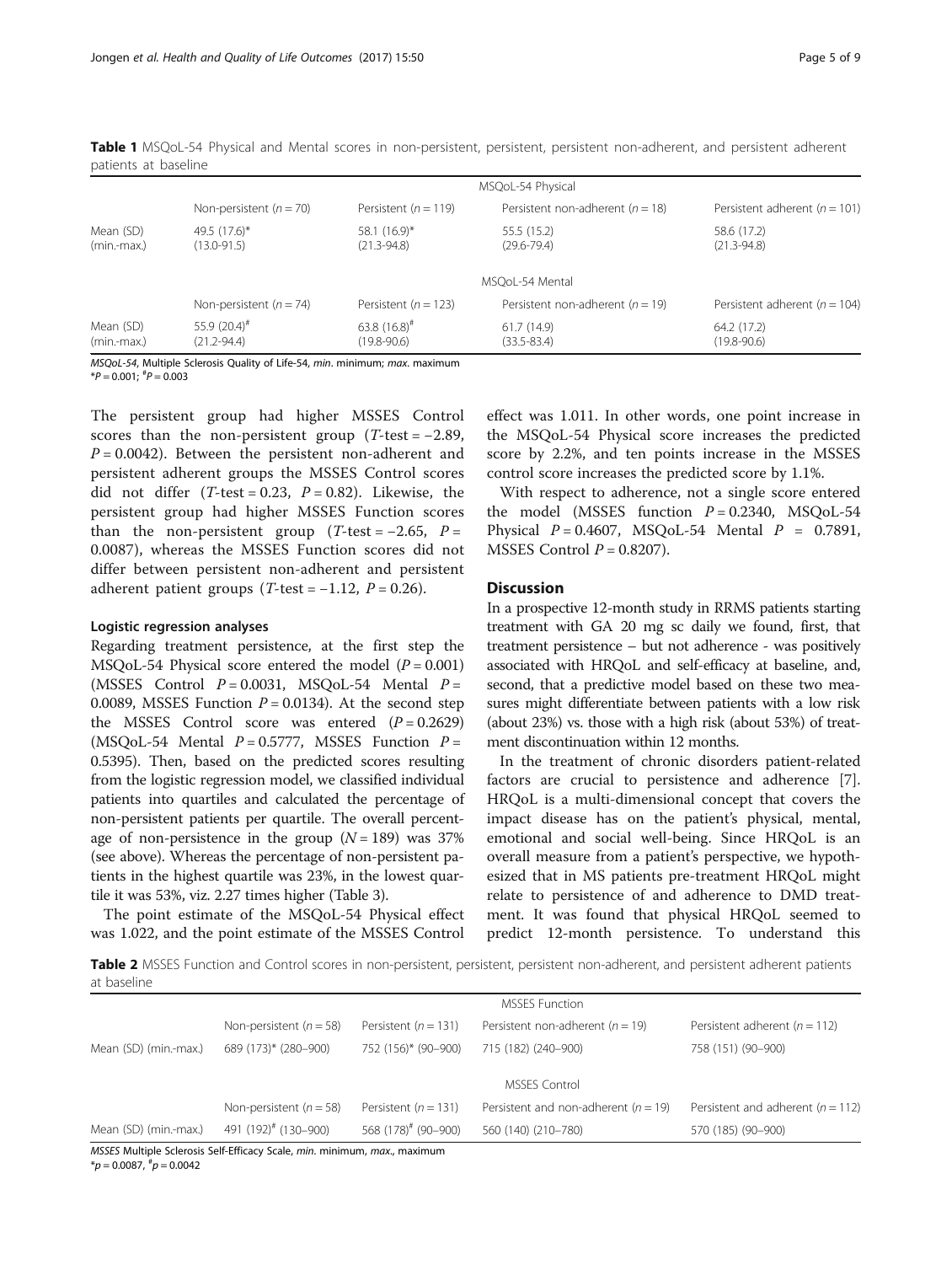<span id="page-5-0"></span>Table 3 Percentage and number of persistent vs. non-persistent patients per quartile of predicted scores based on baseline MSQoL-54 Physical and MSSES Control scores

| Ouartile      | Percentage non-persistent<br>patients | Percentage persistent<br>patients | N total |
|---------------|---------------------------------------|-----------------------------------|---------|
| 4             | 23.40 $(n = 11)$                      | 76.60 $(n = 36)$                  | 47      |
| 3             | $25.00(n = 12)$                       | 75.00 $(n = 36)$                  | 48      |
| $\mathcal{L}$ | 46.81 $(n = 22)$                      | 53.19 $(n = 25)$                  | 47      |
|               | 53.19 ( $n = 25$ )                    | 46.81 $(n = 22)$                  | 47      |
| Total         | $37.04 (n = 70)$                      | 62.96 $(n = 119)$                 | 189     |
|               |                                       |                                   |         |

MSQoL-54 Multiple Sclerosis Quality of Life-54, MSSES Multiple Sclerosis Self-Efficacy Scale;  $X^2 = 13.91$ ,  $p = 0.0030$ 

relationship it is of note that in MS patients the discontinuation of DMD treatment has been shown to be significantly influenced by the disability level [[27](#page-8-0)]. In fact, RRMS patients with high disease activity and high disability are likely to benefit less from first-line DMD treatments, and may therefore be at a higher risk of early discontinuation. It has also been known that in MS patients physical HRQoL correlates with the severity of the disease, e.g. as measured by the physician-reported Expanded Disability Status Scale and the relapse rate [[9,](#page-7-0) [28](#page-8-0)]. Thus, there is a link to be conceived between pre-treatment low physical HRQoL and early treatment discontinuation. If this relationship is substantial, then it would also apply to drug treatments of other chronic disorders. Actually, in a large naturalistic study in patients with schizophrenia the 12 month treatment completion with olanzapine was related to a better HRQoL at baseline [\[29\]](#page-8-0).

In our study the adherence to the dosing schedule was not related to pre-treatment HRQoL. This seems to contrast with an international cross-sectional study in over 1900 RRMS patients, finding that adherent patients had a better quality of life - also with respect to physical wellbeing and symptoms - than non-adherent patients [\[27](#page-8-0)]; in addition, women were more likely than men to adhere to treatment [\[27\]](#page-8-0). It has also been demonstrated that patients with low disability – and thus a conceivably higher HRQoL - do miss less doses [[30](#page-8-0)]. The fact that our findings are not in line with these reports may result from the smaller sample size of our study, our definition of non-adherence, or more likely - to us relating adherence to the pre-treatment HRQoL. As we reported previously, HRQoL may increase substantially within 3 months after start of GA treatment and remain so for at least 24 months; so, it may well be that the increase in HRQoL after the start of treatment explains for the relationship between *on-treatment* HRQoL and adherence, as better adherence will expectedly result in a higher increase in HRQoL [\[31, 32\]](#page-8-0).

Our data suggest that adherence is to a certain degree influenced by other factors than those affecting persistence, the latter being lack of effectiveness and side effects. A study in hypertensive patients indicated that

events interfering with daily routine had a significant impact on adherence, and that adherence appears to be a patterned behaviour established through the creation of a routine and a reminder system for taking the medication [\[33](#page-8-0)]. Recently, it has been found that in GA-treated MS patients the most common reason for missing injections is that they simply forget to administer the medication [\[12](#page-7-0)], other factors being not feeling like taking or being tired of taking the injections, skin reactions, pain at injection sites, injection-related anxiety and the absence of someone to help administer the medication [[12\]](#page-7-0). Similarly, non-adherence among kidney transplant patients on immunosuppressant therapy, where admitted, was unintentional [\[34\]](#page-8-0) and due to forgetfulness, interference with lifestyle, change in routine, and impact of side effects [\[34](#page-8-0)]. So, it is likely that in patients with chronic disorders non-adherence primarily relates to cognitive, practical and treatment-related factors, which are in part different from those affecting persistence and are, except from cognitive factors, not reflected by pretreatment HRQoL.

Another finding in our study was that control selfefficacy seemed to predict 12-month persistence. Control self-efficacy reflects the individual's sense of confidence that he/she can control disease symptoms, reactions to disease-related limitations, and the effect of the disease on life activities [\[26](#page-8-0)]. Thus, the 'control selfefficacy' concept links the patient's self-confidence to his/her disease state. Already in 2001 Fraser et al., measuring self-efficacy via the MSSES in a retrospective survey in 341 GA-treated RRMS patients, found that those who had not discontinued treatment in the first year, had a higher level of control self-efficacy (mean 595, SD 184) than the patients who had discontinued (mean 532, SD 182) [[18\]](#page-7-0); in contrast to our study, the function selfefficacy score did not differ between persistent en nonpersistent patients (mean 742, SD 166 vs. mean 712, SD 167) [[18\]](#page-7-0). In a prospective study Zwibel et al. found that greater function self-efficacy predicted 12-week GA persistence in treatment-naive patients, but not in treatment-experienced patients [\[20](#page-8-0)].

Cognitive problems were not an exclusion criterion for study participation, in spite of their frequent occurrence in MS [\[35](#page-8-0)]. This choice was motivated by the following considerations. First, given the real-life nature of the study, exclusion of cognitively impaired patients would have interfered with the generalisability of the study conclusions. Second, it has been shown that cognitive impairment in MS does not affect reliability and validity of self-report health measures, including HRQoL [[36](#page-8-0)].

Greater use of screening and assessment tools is needed to identify and target the patients who are at the greatest risk for not taking medication as agreed [\[37](#page-8-0)]. And although we know about common features of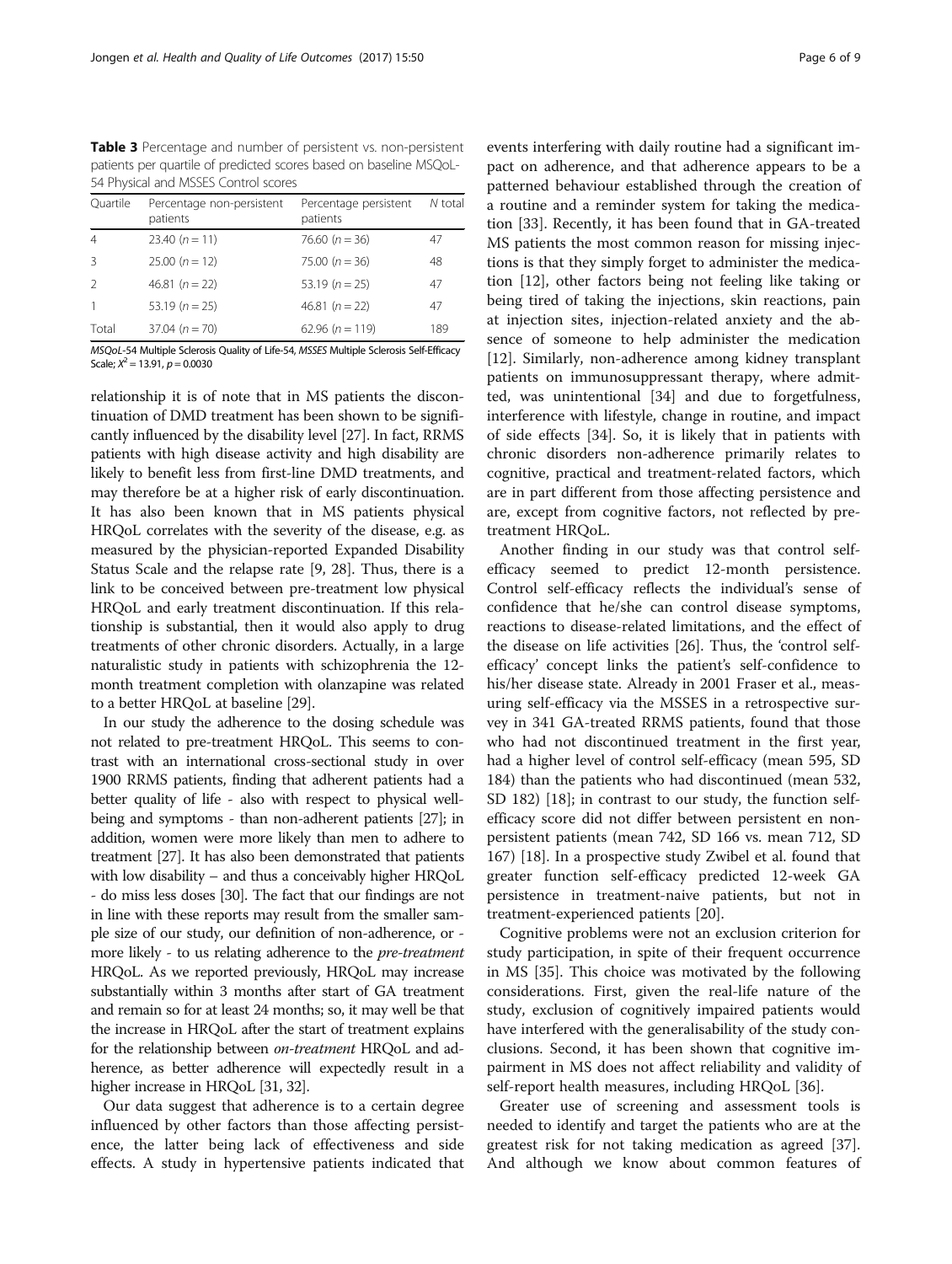adherence or persistence improving programs, it is difficult to determine the best possible combination of such features for any given patient [\[37](#page-8-0)]. Zwibel et al. suggested that findings in GA-treated RRMS patients on the relationship between HRQoL/self-efficacy and persistence may justify interventions to improve persistence [\[20\]](#page-8-0). Based on our observations, we propose a prognostic and interventional work-up scheme to identify those RRMS patients starting a first-line injectable DMD treatment who are at high risk (>50%) of early discontinuation, and to guide in these patients the use of persistence improving measures (Table 4). In Step 1 physical HRQoL and control self-efficacy are assessed and a predictive score is calculated to identify high risk patients. Once the right patients are identified, interventions can be tailored to individual patients [\[37](#page-8-0)]. In our proposal step 2A focuses on the screening of symptoms that are known to be associated with a lower HRQoL in MS: depression, anxiety, fatigue and bladder symptoms; it had already been recognized that treatment guidelines for chronic conditions should recommend screening for depression, as this can be an indicator of poor persistence and adherence [\[37, 38](#page-8-0)]. Then, to improve the chances of persistence in individual patients, we propose interventional measures to be taken based on abnormal outcomes of the additional screenings. In step 2B we suggest to re-assess prognostic factors in order to detect patients with an expectedly unfavourable disease course, in whom a first-line DMD may be insufficiently effective. Interestingly, a recent study, showing that in MS patients depression, anxiety, and fatigue are associated with a decreased HRQoL, is in line with our approach [[39\]](#page-8-0). It is of note that the idea to address multiple HRQoL-related factors presupposes, first, that these factors relate causally to persistence and, second, that positively influencing these factors will improve persistence. The concept of addressing multiple HRQoL-related factors simultaneously is supported by a recent review, which states that multi-component interventions showed the strongest evidence for promoting adherence in patients with immune-mediated inflammatory disorders [\[40](#page-8-0)].

Importantly, the approach that we propose does not depend on doctor- or nurse-based scores, and therefore its interference with daily neurological practice will be limited. Steps 1 and 2a are based on patient-reported outcomes, preferentially obtained via web-based questionnaires that are completed at home [\[41](#page-8-0)]; this contrasts with e.g. the time-consuming Expanded Disability Status Scale score. Ideally, patients complete the HRQoL and self-efficacy questionnaires prior to the outpatient consultation; the predictive score is generated automatically via an algorithm; online presented to the patient, neurologist and nurse [[41, 42](#page-8-0)]; and, if indicated, questionnaires for additional assessments are made available. In our opinion, the use of web-based patient-reported outcomes and their integration

solutions feasible at the individual and practice level [\[43\]](#page-8-0). As to the limitations of our study, it may be argued, first, that the predictive score is less applicable to the INFb group of injectable DMDs, as these may negatively affect fatigue and mood, both major constituents of HRQoL. However, as it is the baseline value of HRQoL that contributes to the prediction of persistence, and not the HRQoL during treatment, such an effect may be questioned. Moreover, in a previous study in IM INFb-treated patients we found that lower physical or mental HRQoL at baseline was indeed associated with treatment discontinuation within 24 months [\[13\]](#page-7-0). Second, the predictive score is based on a single data set that was obtained in patients treated with the same injectable DMD. Therefore, the predictive value of the score should be confirmed in prospective studies and in patients treated with other DMDs.

in the daily care process, makes persistence-promoting

## Conclusions

Findings in this prospective web-based patient-centred study in RRMS patients starting treatment with GA 20 mg sc daily suggest that pre-treatment physical HRQoL and control self-efficacy may identify patients with a high risk of early injectable DMD treatment discontinuation. Based on these results we propose a step-wise approach to identify high-risk patients and to efficiently choose individualized persistence-promoting measures in daily practice. Future studies are needed to validate the predictive model and to assess the (cost-) effectiveness of the proposed follow-up.

**Table 4** Step-wise approach to identify RRMS patients with a high risk (>50%) of early injectable DMD treatment discontinuation and to guide persistence improving measures

|         | To be assessed                             | Tool                                     | Outcome               | Action                                                                                                              |
|---------|--------------------------------------------|------------------------------------------|-----------------------|---------------------------------------------------------------------------------------------------------------------|
| Step 1  | Physical HRQoL<br>Control self-efficacy    | MOoL-54<br><b>MSSES</b>                  | Predictive score      | If score in lowest quartile<br>$($ >50% discontinuation risk) $\rightarrow$ 2A & 2B                                 |
| Step 2A | Depression & anxiety<br>Fatigue<br>Bladder | <b>HADS</b><br><b>MFIS</b><br>Actionable | Diagnostic scores     | If score(s) abnormal $\rightarrow$ further diagnosis<br>and therapy<br>If MSSES score(s) low $\rightarrow$ therapy? |
| Step 2B | Prognosis                                  | 1) Clinical<br>2) MRI<br>3) CSF          | Prognostic indicators | If prognosis unfavourable > consider $2^{nd}$<br>line DMD                                                           |

MS multiple sclerosis, DMD disease modifying drug, HRQoL health-related quality of life, MSQoL-54 Multiple Sclerosis Quality of Life-54, MSSES Multiple Sclerosis Self-Efficacy Scale, HADS Hospital Anxiety and Depression Scale, MFIS Modified Fatigue Impact Scale, MRI magnetic resonance imaging, CSF cerebrospinal fluid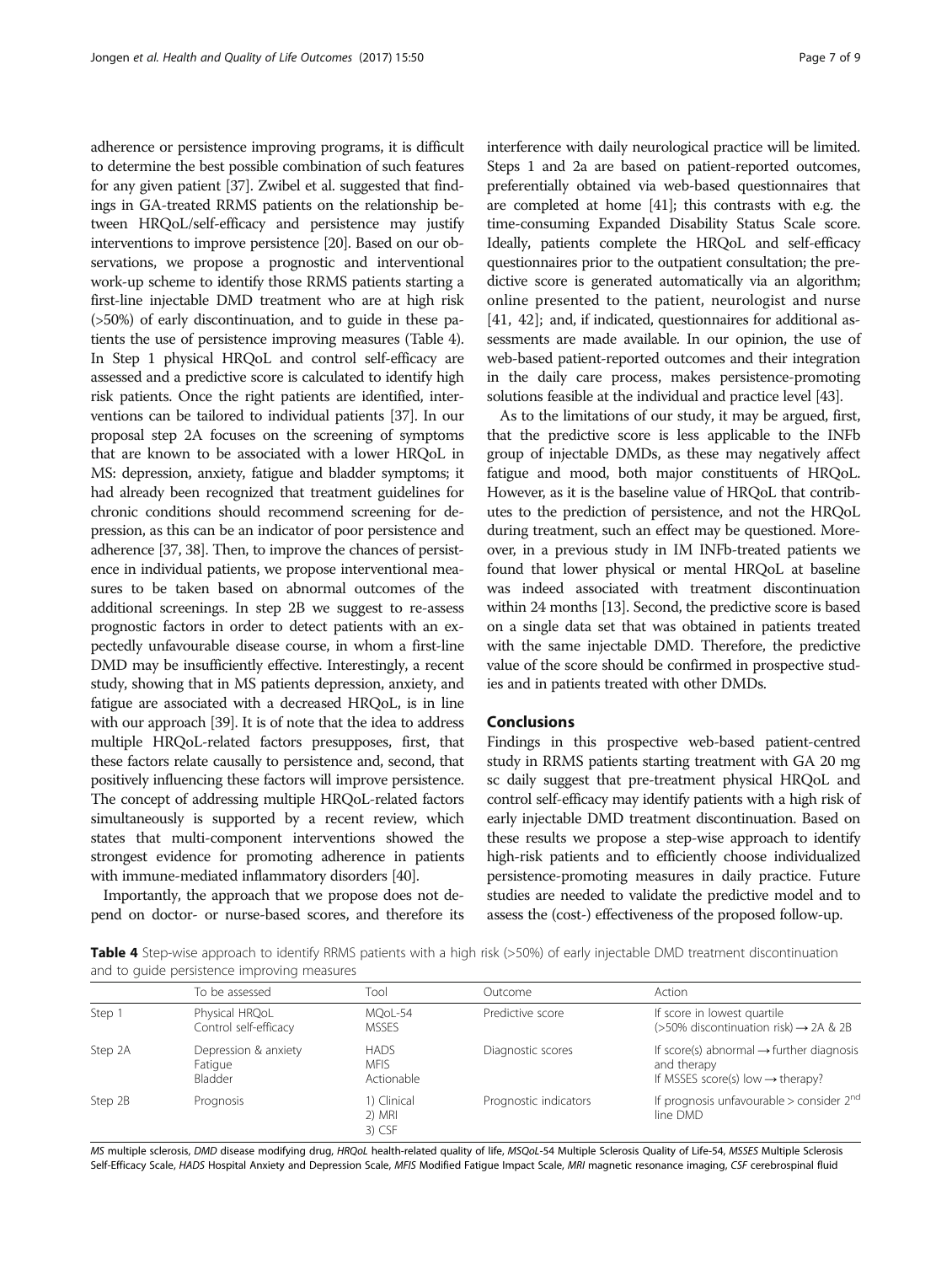## <span id="page-7-0"></span>Additional files

[Additional file 1:](dx.doi.org/10.1186/s12955-017-0622-z) Data on adherence, persistence, self-efficacy, HRQoL, gender and disease duration. (XLSX 25 kb)

[Additional file 2:](dx.doi.org/10.1186/s12955-017-0622-z) Data on logistic regression analysis. (DOC 56 kb)

#### Abbreviations

AJAX: Asynchronous JavaScript and XML; CAIR: Correlative analysis of adherence in relapsing remitting multiple sclerosis; DMD: Disease modifying drug; eCRF: Electronic case record form; GA: Glatiramer acetate; HRQoL: Healthrelated quality of life; INFb: Interferon-beta; MS: Multiple sclerosis; MSQoL-54: Multiple sclerosis quality of life-54 items; MSSES: Multiple sclerosis selfefficacy scale; RRMS: Relapsing remitting multiple sclerosis; SD: Standard deviation; VPN: Virtual private network; XML: Extensible markup language

#### Acknowledgements

We thank the neurologists Raymond Hupperts, H. Jacobus Gilhuis, Hans Schrijver, Theodora Siepman, Erik van Munster, Ruud A van der Kruijk, Joseph H Vliegen, Angelique Schyns-Soeterboek, Els de Schryver, Pieter Bernsen, Jan Boringa and Paul Bouma for providing neurological data about patients who participated in the study, and Esther van Noort en Anton Kool, Curavista bv, for their technical support and contributions to the discussions about the design and the execution of the study.

## Funding

The CAIR study was funded by TEVA Netherlands via an independent and unrestricted research grant. TEVA Netherlands had the opportunity to review the final version of the article to address any factual inaccuracies or request the redaction of information deemed to be proprietary or confidential and ensure that study support was disclosed.

#### Availability of data and materials

The dataset on which the conclusions of the manuscript rely are presented in the Additional files 1 and 2.

#### Authors' contributions

PJJ conceived and designed the study, coordinated the acquisition of the data, contributed to the analysis plan and to the interpretation of the data, drafted the manuscript, and has given final approval of the version to be published. WAL and RD contributed to the analysis plan, performed the statistical analyses, interpreted the data, co-drafted the manuscript, have revised the manuscript critically for important intellectual content, and have given final approval of the version to be published. ELH contributed to the acquisition of the data, revised the manuscript critically for important intellectual content, and has given final approval of the version to be published.

#### Competing interests

PJJ has received honoraria from Allergan, Bayer, Merck and Teva for contributions to symposia as a speaker or for consultancy activities. The other authors declare that they have no competing interests.

#### Consent for publication

Not applicable.

#### Ethics approval and consent to participate

The study protocol was submitted to the Independent Review Board, an approved ethical committee residing in Amsterdam, The Netherlands. The committee concluded that, because of the observational design of the study, a review by an ethical committee was not required, as the study did not qualify for being tested according to the Dutch Medical Research involving. Human Subjects Act of 1999 (IRB 09.0429) [\[44\]](#page-8-0). The study was performed in agreement with the Declaration of Helsinki (Ethical Principles for Medical Research Involving Human Subjects version 2013; 64th World Medical Association General Assembly, Fortaleza, Brazil, October 2013) ([www.wma.net](http://www.wma.net/)) and the Dutch Medical Research involving Human Subjects Act ([www.wetten.overheid.nl/BWBR0009408\)](http://www.wetten.overheid.nl/BWBR0009408). Patients gave their written informed consent. They were informed that they have the right to discontinue their participation or withdraw their consent at any time and were not obliged to state their reasons. They were also informed that study discontinuation would not interfere with the care.

## Publisher's Note

Springer Nature remains neutral with regard to jurisdictional claims in published maps and institutional affiliations.

#### Author details

<sup>1</sup>University Medical Centre Groningen, Department of Community and Occupational Medicine, University Groningen, Antonius Deusinglaan 1, 9713 AV, Groningen, The Netherlands. <sup>2</sup>MS4 Research Institute, Ubbergseweg 34, 6522 KJ, Nijmegen, The Netherlands. <sup>3</sup>Department for Health Evidence Radboud University Medical Centre, P.O. Box 9101, 6500 HB, Nijmegen, The Netherlands. <sup>4</sup>St. Antonius Hospital, P.O. Box 2500, 3430 EM, Nieuwegein, The Netherlands.

# Received: 25 May 2016 Accepted: 3 March 2017<br>Published online: 14 March 2017

#### References

- 1. Freedman MS. Disease-modifying drugs for multiple sclerosis: current and future aspects. Expert Opin Pharmacother. 2006;7 Suppl 1:S1–9.
- 2. Trojano M, Pellegrini F, Paolicelli D, Fuiani A, Zimatore GB, Tortorella C, Simone IL, Patti F, Ghezzi A, Zipoli V, et al. Real-life impact of early interferon beta therapy in relapsing multiple sclerosis. Ann Neurol. 2009;66:513–20.
- 3. Uitdehaag B, Constantinescu C, Cornelisse P, Jeffery D, Kappos L, Li D, Sandberg-Wollheim M, Traboulsee A, Verdun E, Rivera V. Impact of exposure to interferon beta-1a on outcomes in patients with relapsing-remitting multiple sclerosis: exploratory analyses from the PRISMS long-term followup study. Ther Adv Neurol Disord. 2011;4:3–14.
- 4. Steinberg SC, Faris RJ, Chang CF, Chan A, Tankersley MA. Impact of adherence to interferons in the treatment of multiple sclerosis: a non-experimental, retrospective, cohort study. Clin Drug Investig. 2010;30:89–100.
- 5. Ivanova JI, Bergman RE, Birnbaum HG, Phillips AL, Stewart M, Meletiche DM. Impact of medication adherence to disease-modifying drugs on severe relapse, and direct and indirect costs among employees with multiple sclerosis in the US. J Med Econ. 2012;15:601–9.
- 6. Vermeire E, Hearnshaw H, Van Royen P, Denekens J. Patient adherence to treatment: three decades of research. A comprehensive review. J Clin Pharm Ther. 2001;26:331–42.
- 7. World Health Organization. Adherence to Long-term Therapies: Evidence for Action. Geneva: World Health Organization; 2003.
- 8. [http://www.healthypeople.gov/2020/about/foundation-health-measures/](http://www.healthypeople.gov/2020/about/foundation-health-measures/Health-Related-Quality-of-Life-and-Well-Being) [Health-Related-Quality-of-Life-and-Well-Being](http://www.healthypeople.gov/2020/about/foundation-health-measures/Health-Related-Quality-of-Life-and-Well-Being). Accessed 9 Mar 2017.
- Rudick RA, Miller DM. Health-related quality of life in multiple sclerosis: current evidence, measurement and effects of disease severity and treatment. CNS Drugs. 2008;22:827–39.
- 10. Zwibel HL, Smrtka J. Improving quality of life in multiple sclerosis: an unmet need. Am J Manag Care. 2011;17(Suppl 5 Improving):S139–145.
- 11. Baumstarck K, Boyer L, Boucekine M, Michel P, Pelletier J, Auquier P. Measuring the quality of life in patients with multiple sclerosis in clinical practice: a necessary challenge. Mult Scler Int. 2013;2013:524894.
- 12. Treadaway K, Cutter G, Salter A, Lynch S, Simsarian J, Corboy J, Jeffery D, Cohen B, Mankowski K, Guarnaccia J, et al. Factors that influence adherence with disease-modifying therapy in MS. J Neurol. 2009;256:568–76.
- 13. Jongen PJ, Sindic C, Carton H, Zwanikken C, Lemmens W, Borm G. Improvement of health-related quality of life in relapsing remitting multiple sclerosis patients after 2 years of treatment with intramuscular interferon-beta-1a. J Neurol. 2010; 257:584–9.
- 14. Bandura A. Self-efficacy: toward a unifying theory of behavioral change. Psychol Rev. 1977;84:191–215.
- 15. Bandura A. Social foundations of thought and action: a social cognitive theory. Englewood Cliffs: Prentice-Hall; 1986.
- 16. Amtmann D, Bamer AM, Cook KF, Askew RL, Noonan VK, Brockway JA. UW-SES: A new self-efficacy scale for people with disabilities. Arch Phys Med Rehabil. 2012;93:1757–65.
- 17. Barnwell AM, Kavanagh DJ. Prediction of psychological adjustment to multiple sclerosis. Soc Sci Med. 1997;45:411–8.
- 18. Fraser C, Hadjimichael O, Vollmer T. Predictors of adherence to Copaxone therapy in individuals with relapsing-remitting multiple sclerosis. J Neurosci Nurs. 2001;33:231–9.
- 19. Fraser C, Hadjimichael O, Vollmer T. Predictors of adherence to glatiramer acetate therapy in individuals with self-reported progressive forms of multiple sclerosis. J Neurosci Nurs. 2003;35:163–70.